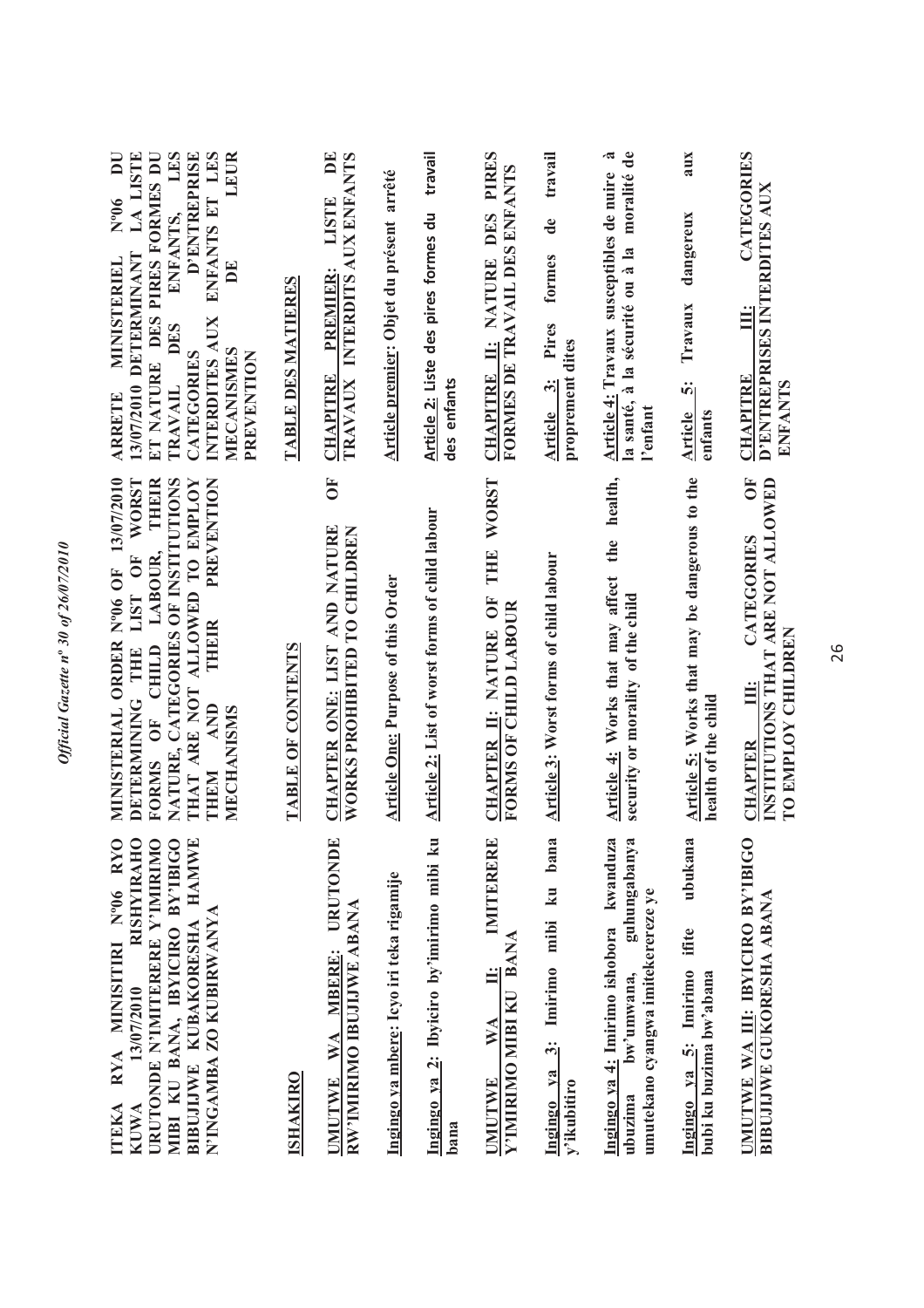| S<br>۵.                 |
|-------------------------|
|                         |
|                         |
| 701                     |
| t                       |
|                         |
| 26/0                    |
|                         |
|                         |
| ¢<br>ð<br>۰,            |
|                         |
|                         |
| $\mathfrak{z}_{\theta}$ |
|                         |
| $\mathbf{u}^{\circ}$    |
|                         |
|                         |
| $\frac{1}{2}$           |
|                         |
| I                       |
|                         |
|                         |
|                         |
|                         |
|                         |
| E.<br>ξ                 |
|                         |
|                         |

| Ingingo ya 6: Ibigo bibujijwe gukoresha<br>abana                                                           | Article 6: Industrial institutions prohibited to Article 6: Entreprises<br>employ children | industrielles<br>interdites aux enfants                                                            |
|------------------------------------------------------------------------------------------------------------|--------------------------------------------------------------------------------------------|----------------------------------------------------------------------------------------------------|
| <b>UBURYO</b><br><b>GUKUMIRA</b><br>IMIRIMO MIBI YAKORESHWA ABANA<br>UMUTWE WA IV:<br><b>BUKORESHWA MU</b> | <b>CHAPTER IV: PREVENTIVE MECHANISMS</b><br>FOR WORST FORMS OF CHILD LABOUR                | $\mathbf{D}$ E<br>PREVENTION DES PIRES FORMES DE<br>CHAPITRE IV: MECANISMES<br>TRAVAIL DES ENFANTS |
| Ingingo ya 7: Icyemezo cy'amavuko                                                                          | Article 7: Birth certificate                                                               | Article 7: Attestation de naissance                                                                |
| Ingingo ya 8: Kubahiriza amategeko                                                                         | Article 8: Implementation of the Law                                                       | Article 8: Application de la loi                                                                   |
| UMUTWE WA V: INGINGO ZISOZA                                                                                | <b>CHAPTER V: FINAL PROVISIONS</b>                                                         | <b>CHAPITRE V: DISPOSITIONS FINALES</b>                                                            |
| ry'ingingo<br>Ingingo ya 9: Ivanwaho<br>zinyuranyije n'iri teka                                            | <b>Article 9: Repealing Provision</b>                                                      | <b>Article 9: Disposition abrogatoire</b>                                                          |
| Ingingo ya 10: Igihe iri teka ritangirira<br>gukurikizwa                                                   | Article 10: Commencement                                                                   | Article 10: Entrée en vigueur                                                                      |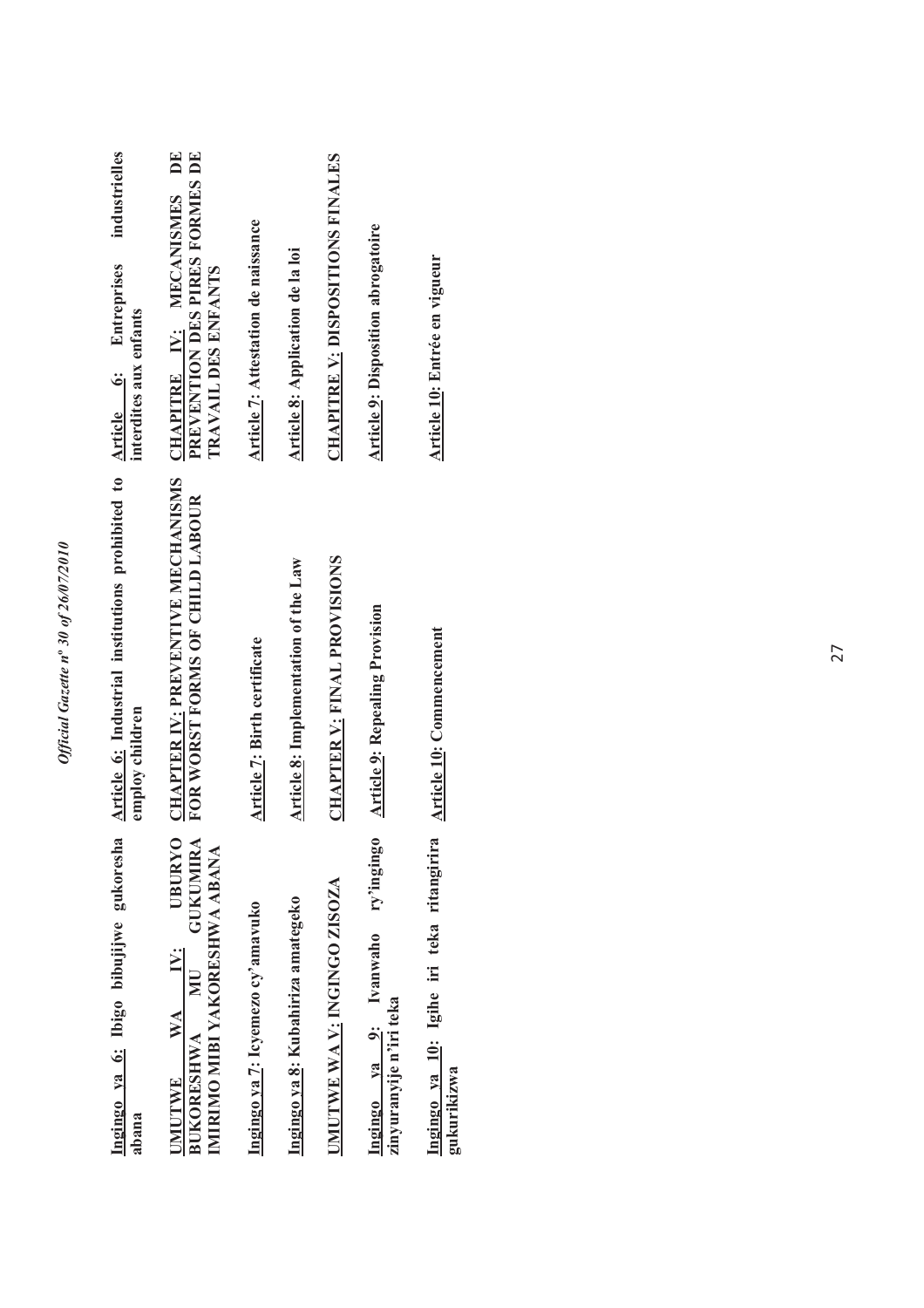| ITEKA RYA MINISITIRI Nº 06 RYO<br>RISHYIRAH<br>URUTONDE N'IMITERERE Y'IMIRIMO<br>MIBI KU BANA, IBYICIRO BY'IBIGO<br>BIBUJIJWE KUBAKORESHA HAMWI<br>N'INGAMBA ZO KUBIRWANYA<br>13/07/2010<br><b>KUWA</b> | MINISTERIAL ORDER Nº06 OF 13/07/2010<br>NATURE, CATEGORIES OF INSTITUTIONS<br><b>WORST</b><br>FORMS OF CHILD LABOUR, THEIR<br>THAT ARE NOT ALLOWED TO EMPLOY<br>PREVENTION<br>DETERMINING THE LIST OF<br>THEIR<br><b>AND</b><br>MECHANISMS<br>THEM | ET NATURE DES PIRES FORMES DU<br>ENFANTS, LES<br>ENFANTS ET LES<br>13/07/2010 DETERMINANT LA LISTE<br><b>D'ENTREPRISE</b><br>LEUR<br>$\overline{\mathbf{D}}$<br>$N^{o}06$<br><b>MINISTERIEL</b><br>BE<br><b>AUX</b><br><b>DES</b><br>MECANISMES<br>CATEGORIES<br>PREVENTION<br>INTERDITES<br><b>TRAVAIL</b><br><b>ARRETE</b> |
|---------------------------------------------------------------------------------------------------------------------------------------------------------------------------------------------------------|----------------------------------------------------------------------------------------------------------------------------------------------------------------------------------------------------------------------------------------------------|------------------------------------------------------------------------------------------------------------------------------------------------------------------------------------------------------------------------------------------------------------------------------------------------------------------------------|
| Minisitiri w'Abakozi ba Leta n'Umurimo,                                                                                                                                                                 | The Minister of Public Service and Labour,                                                                                                                                                                                                         | Le Ministre de la Fonction Publique et du<br>Travail.                                                                                                                                                                                                                                                                        |
| Ashingiye ku Itegeko Nshinga rya Repubulika<br>nk'uko ryavuguruwe kugeza ubu, cyane cyane<br>y'u Rwanda ryo kuwa 04 Kamena 2003<br>mu ngingo zaryo, iya 121 n'iya 201;                                  | Pursuant to the Constitution of the Republic of<br>Rwanda of 04 June 2003 as amended to date,<br>especially in Articles 121 and 201;                                                                                                               | $\ddot{a}$<br>Rwanda du 04 juin 2003, telle que révisée à<br>$\sigma$<br>ce jour, spécialement en ses articles 121<br>Vu la Constitution de la République<br>201;                                                                                                                                                            |
| Ashingiye ku Itegeko nº 13/2009 ryo kuwa<br>27/05/2009 rigenga umurimo mu Rwanda<br>cyane cyane mu ngingo yaryo ya 72 n'iya 73;                                                                         | Pursuant to Law $n^{\circ}$ 13/2009 of 27/05/2009<br>regulating labour in Rwanda, especially in Articles<br>72 and 73;                                                                                                                             | Vu la Loi nº 13/2009 du 27/05/2009 portant<br>Rwanda,<br>spécialement en ses articles 72 et 73;<br>$\overline{a}$<br>travail<br>$\frac{du}{dt}$<br>réglementation                                                                                                                                                            |
| Inama y'Abaminisitiri yo kuwa 29/01/2010,<br>imaze kubisuzuma no kubyemeza;                                                                                                                             | After consideration and approval by the Cabinet,<br>in its session of $29/01/2010$ ;                                                                                                                                                               | Après examen et adoption par le Conseil des<br>Ministres en sa séance du 29/01/2010;                                                                                                                                                                                                                                         |
| ATEGETSE:                                                                                                                                                                                               | <b>HEREBY ORDERS:</b>                                                                                                                                                                                                                              | <b>ARRETE:</b>                                                                                                                                                                                                                                                                                                               |
| URUTONDE<br>RW'IMIRIMO IBUJIJWE ABANA<br>WA MBERE:<br><b>UMUTWE</b>                                                                                                                                     | Ō<br>CHAPTER ONE: LIST AND NATURE<br>WORKS PROHIBITED TO CHILDREN                                                                                                                                                                                  | $\mathbf{D}$ E<br>TRAVAUX INTERDITS AUX ENFANTS<br><b>LISTE</b><br><b>PREMIER:</b><br><b>CHAPITRE</b>                                                                                                                                                                                                                        |
| Ingingo ya mbere: Icyo iri teka rigamije                                                                                                                                                                | <b>Article One: Purpose of this Order</b>                                                                                                                                                                                                          | Article premier: Objet du présent arrêté                                                                                                                                                                                                                                                                                     |
| gushyiraho urutonde<br>n'imiterere y'imirimo mibi ku bana, ibyiciro<br>by'ibigo bibujijwe kubakoresha n'uburyo bwo<br>rigamije<br>kubikumira<br>Iri teka                                                | This Order determines the list of worst forms of<br>child labour, their nature, categories of institutions<br>employ them and their<br>that are not allowed to<br>prevention mechanisms.                                                           | Le présent arrêté détermine la liste et la nature<br>enfants, les<br>d'employer les enfants et les mécanismes de<br>interdites<br>formes du travail des<br>entreprises<br>des<br>prévention<br>des pires<br>catégories                                                                                                       |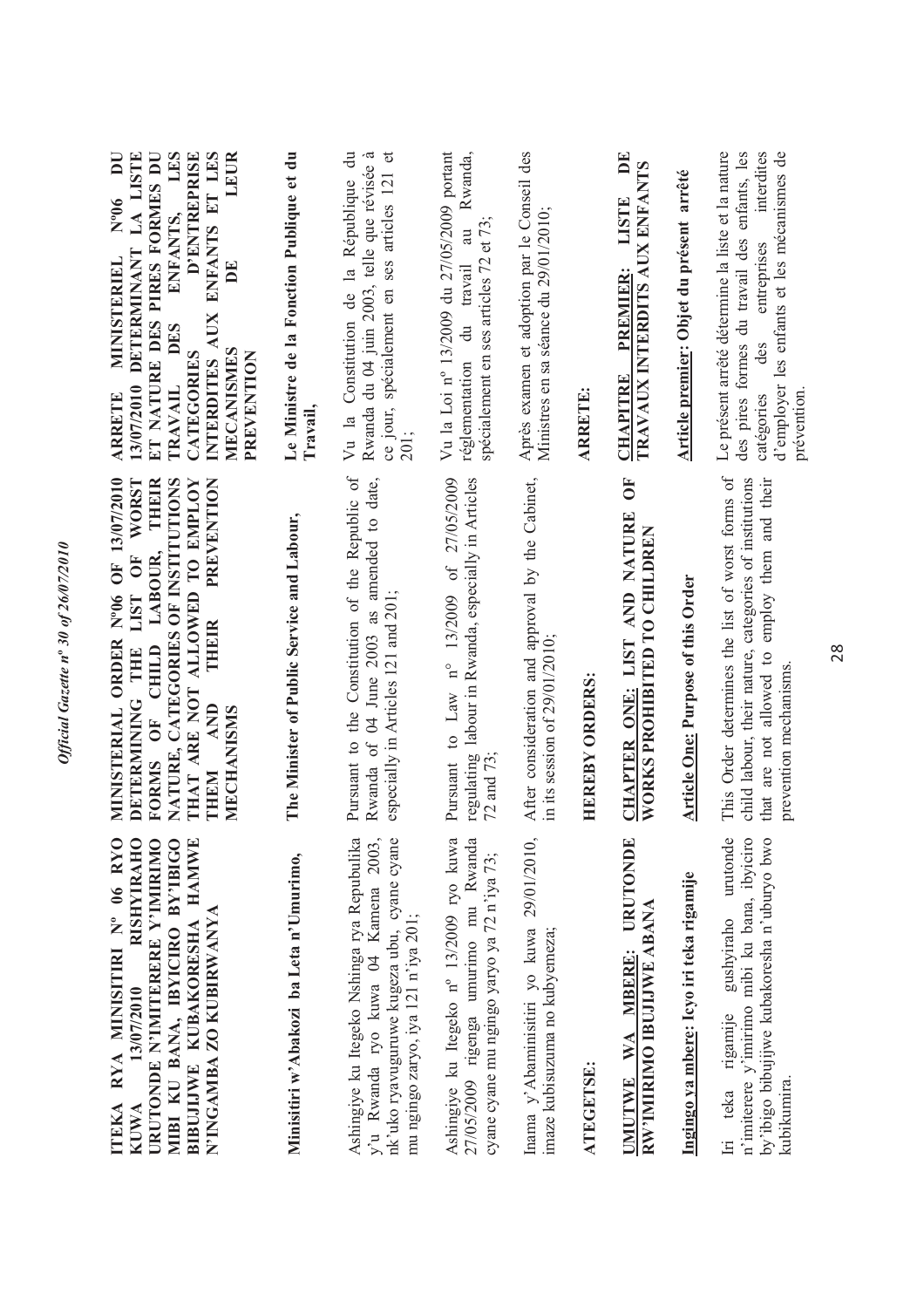| Ingingo ya 2: Ibyiciro by'imirimo mibi ku<br>bana                                                                                                                                            | Article 2: List of worst forms of child labour                                                                                                | travail<br>Article 2: Liste des pires formes du<br>des enfants                                                                                                        |
|----------------------------------------------------------------------------------------------------------------------------------------------------------------------------------------------|-----------------------------------------------------------------------------------------------------------------------------------------------|-----------------------------------------------------------------------------------------------------------------------------------------------------------------------|
| abana<br>gukoresha<br>igabanyije mu byiciro bitatu bikurikira:<br>ibujijwe<br>mibi<br>Imirimo                                                                                                | Worst forms of child labour, prohibited to children<br>are divided into three categories:                                                     | catégories<br>interdits aux<br>trois<br>Les pires formes des travaux<br>$\sin$<br>classées<br>sont<br>suivantes:<br>enfants                                           |
| 1° imirimo mibi ku bana y'ikubitiro;                                                                                                                                                         | 1° worst forms of child labour;                                                                                                               | 1° les pires formes de travail des enfants<br>proprement dites;                                                                                                       |
| imirimo ishobora kwanduza ubuzima<br>guhungabanya<br>umutekano cyangwa imitekerereze ye;<br>bw'umwana,<br>$\frac{1}{2}$                                                                      | works that may affect the health, security<br>or morality of the child;<br>$\frac{1}{2}$                                                      | des travaux susceptibles de nuire à la<br>santé, à la sécurité ou à la moralité de<br>l'enfant;<br>$\frac{1}{2}$                                                      |
| imirimo ifite ubukana bubi ku buzima<br>bw'abana.<br>30                                                                                                                                      | works that may be dangerous to the health<br>of the child.<br>$3^{\circ}$                                                                     | aux<br>dangereux<br>travaux<br>enfants.<br>des<br>$3^{\circ}$                                                                                                         |
| r-1<br>IMITERERH<br>Y'IMIRIMO MIBI KU BANA<br>$\mathbf{W} \mathbf{A}$<br><b>UMUTWE</b>                                                                                                       | <b>WORST</b><br>THE<br>ÖF<br>FORMS OF CHILD LABOUR<br>CHAPTER II: NATURE                                                                      | <b>PIRES</b><br>FORMES DE TRAVAIL DES ENFANTS<br><b>DES</b><br>NATURE<br>$\ddot{=}$<br><b>CHAPITRE</b>                                                                |
| bana<br>$\mathbf{\ddot{a}}$<br>mibi<br>Imirimo<br>$\ddot{\dot{\mathbf{c}}}$<br>ya<br>y'ikubitiro<br>Ingingo                                                                                  | Article 3: Worst forms of child labour                                                                                                        | travail<br>de<br>formes<br>Pires<br>proprement dites<br>$\ddot{3}$<br>Article                                                                                         |
| gukoresha<br>Imirimo mibi y'ikubitiro ibujijwe<br>abana cyane cyane ni iyi ikurikira:                                                                                                        | The worst forms of child labour shall especially<br>include:                                                                                  | Les pires formes des travaux proprement dits<br>des enfants sont notamment les suivants                                                                               |
| kubashyira mu bucakara ubwo ari bwo<br>kubagurisha no kubacuruza;<br>bwose n'ibisa nabwo;<br>$\frac{1}{2}$                                                                                   | to induldge children in slavery or similar<br>children trafficking;<br>practices:<br>$\frac{1}{1}$<br>$\frac{1}{2}$                           | $\overline{\mathrm{c}}$<br>enfants<br>la vente et la traite des enfants;<br>des<br>pratiques analogues;<br>l'esclavagisme<br>$\frac{1}{1}$<br>$\overset{\circ}{\sim}$ |
| kubakoresha nk'abaja mu kwishyura<br>amadeni;<br>$3^{\circ}$                                                                                                                                 | to turn them into debt bondage;<br>30                                                                                                         | la servitude pour dettes;<br>3°                                                                                                                                       |
| hagamijwe<br>makimbirane<br>m<br>bakuru<br>kazi<br>abantu<br>$\overline{m}$<br>mirimo y'agahato;<br>mu<br>kubasimbuza<br>kubakoresha<br>kubashyira<br>$\frac{1}{4}$<br>$\mathcal{S}^{\circ}$ | $\Xi$<br>to replace them with mature people<br>to use them in conflicts and wars;<br>forced labour;<br>$\frac{1}{4}$<br>$\mathcal{S}^{\circ}$ | utiliser les enfants dans les conflits et<br>le remplacement des personnes d'âge<br>mûr au travail forcé;<br>les guerres;<br>$\frac{1}{4}$<br>$\mathcal{S}^{\circ}$   |

*Official Gazette n***º** *30 of 26/07/2010* 

Official Gazette nº 30 of 26/07/2010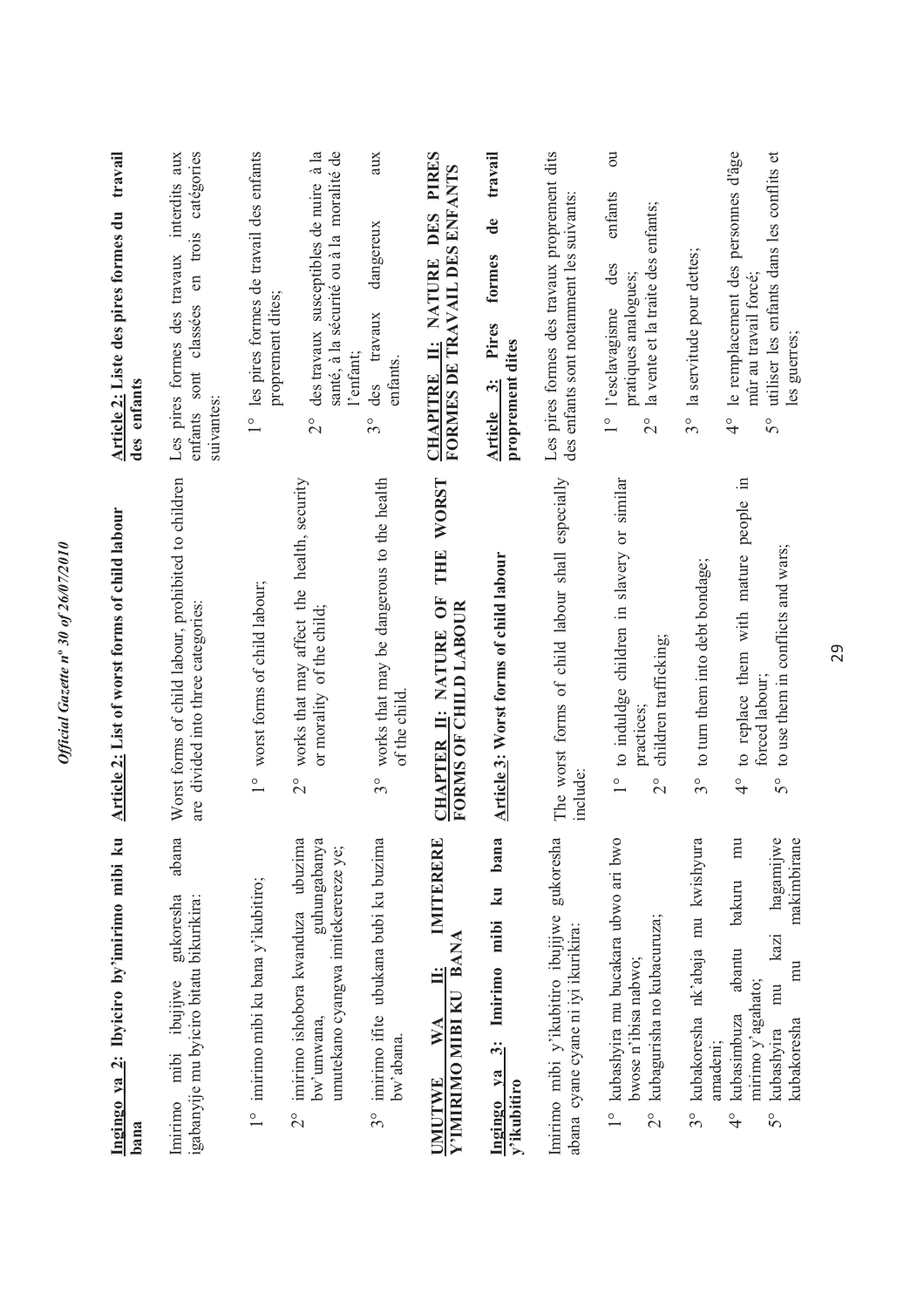| $\ddot{ }$                    |
|-------------------------------|
|                               |
|                               |
| 010%<br>å                     |
| 1126/07                       |
|                               |
|                               |
|                               |
|                               |
|                               |
|                               |
| r                             |
| $\tilde{\phantom{a}}$         |
|                               |
| $\overline{\mathcal{S}}$      |
|                               |
|                               |
|                               |
|                               |
|                               |
| $\boldsymbol{n}^{\mathrm{o}}$ |
|                               |
|                               |
|                               |
|                               |
|                               |
| 7011                          |
|                               |
|                               |
| ٢                             |
|                               |
|                               |
|                               |
|                               |
|                               |
|                               |
|                               |
|                               |
| n as a<br>י<br>הל             |

n'intambara; n'intambara;

- 6° kubashora mu bumaraya no kubagira ibikoresho byabwo, kubakoresha kubashora mu bumaraya no kubagira kubakoresha ibikorwa ibyo ari byo byose n'imikino ibikorwa ibyo ari byo byose n'imikino y'iterasoni bishingiye ku gitsina; y'iterasoni bishingiye ku gitsina; ibikoresho byabwo,  $6^\circ$
- 7° kubakoresha mu gukora no gucuruza 7° kubakoresha mu gukora no gucuruza ibiyobyabwenge. ibiyobyabwenge.

bw'umwana, guhungabanya Ingingo ya 4: Imirimo ishobora kwanduza **Ingingo ya 4: Imirimo ishobora kwanduza ubuzima bw'umwana, guhungabanya**  umutekano cyangwa imitekerereze ye **umutekano cyangwa imitekerereze ye** ubuzima

ubuzima umutekano Imirimo ishobora kwanduza ubuzima bw'umwana, guhungabanya umutekano ishobora kwanduza guhungabanya cyangwa imitekerereze ye irimo: cyangwa imitekerereze ye irimo:  $\alpha$  imwana. Imirimo

- hejuru y'ubutaka ijyanye n'ubucukuzi bw'amabuye no kuyaconga cyangwa 1° imirimo ikorerwa munsi cyangwa 1° imirimo ikorerwa munsi cyangwa ow'amabuye no kuyaconga cyangwa imirimo ikorerwa munsi y'amazi, imirimo ikorerwa munsi y'amazi, ahantu harehare cyane cyangwa ahantu hejuru y'ubutaka ijyanye n'ubucukuzi ahantu harehare cyane cyangwa ahantu hafunganye;
- 2° imirimo yo gukamura ibishanga, gutema ibiti no gukoresha ifumbire imirimo yo gukamura ibishanga, gutema ibiti no gukoresha ifumbire n'imiti mvaruganda; n'imiti mvaruganda;  $\frac{1}{2}$
- 3° imirimo ikorerwa ahantu hadatunganye ku buryo hashobora kwanduza ubuzima bw'abana kubahuza n'imiti mibi ihakoreshwa, ahari ubushyuhe, ubuzima bw'abana kubahuza n'imiti urusaku n'ibintu bitigisa byinshi ku urusaku n'ibintu bitigisa byinshi ku buryo bishobora kugira ingaruka mbi imirimo ikorerwa ahantu hadatunganye ku buryo hashobora kwanduza mibi ihakoreshwa, ahari ubushyuhe, buryo bishobora kugira ingaruka mbi ku buzima bwabo; ku buzima bwabo;  $3^{\circ}$
- 6° attract them into prostitution and to make use of them in these activities, to use them use of them in these activities, to use them in all activities and in the production of in all activities and in the production of pornography or for pornographic attract them into prostitution and to make pornographic for  $\sigma$ performances; performances; pornography  $6^\circ$
- 7° to use them in producing and trafficking 7° to use them in producing and trafficking of drugs.

Article 4: Works that may affect the health, **Article 4: Works that may affect the health,**  security or morality of the child **security or morality of the child** Works that may affect the health, security or Works that may affect the health, security or morality of the child shall include: morality of the child shall include:

- 1° works carried out on the surface or 1° works carried out on the surface or underground aimed at mining or works underground aimed at mining or works carried out underneath the water, places carried out underneath the water, places with high heights or congested places; with high heights or congested places;
- 2° works carried out in the drainage of 2° works carried out in the drainage of marshlands, cutting down of trees, utilising marshlands, cutting down of trees, utilising fertilisers and pesticides; fertilisers and pesticides ;
- 3° works carried out in unhygienic places that may expose children to dangerous products and chemicals, conditions of very high temperature, noise and vibrations that may works carried out in unhygienic places that may expose children to dangerous products and chemicals, conditions of very high temperature, noise and vibrations that may affect the lives of the children; affect the lives of the children;  $3^{\circ}$
- 6° entrainer et exploiter les enfants dans la prostitution et les utiliser dans<br>toutes les activités et dans la la prostitution et les utiliser dans toutes les activités et dans la matériel production de matériel pornographique ou de spectacles entrainer et exploiter les enfants dans spectacles de de  $\overline{\text{ou}}$ pornographiques; pornographiques; pornographique production  $6^\circ$ 
	- 7° utilisation des enfants pour la  $\mathbb{R}$ production et le trafic de stupéfiants. production et le trafic de stupéfiants. utilisation des enfants pour  $7^{\circ}$

**Article 4: Travaux susceptibles de nuire à la santé, à la sécurité ou à la moralité de**  Article 4: Travaux susceptibles de nuire à la santé, à la sécurité ou à la moralité de **l'enfant**

Parmi les travaux susceptibles de nuire à la santé, à la sécurité ou à la moralité de l'enfant Parmi les travaux susceptibles de nuire à la santé, à la sécurité ou à la moralité de l'enfant figurent:

- 1° les travaux qui s'effectuent sous terre ou à ciel ouvert en rapport avec ou à ciel ouvert en rapport avec l'extraction ou le concassage des pierres, ou les travaux accomplis sous pierres, ou les travaux accomplis sous l'eau, à des hauteurs dangereuses ou 1° les travaux qui s'effectuent sous terre l'extraction ou le concassage des l'eau, à des hauteurs dangereuses ou des espaces confinés; des espaces confinés;
- 2° les travaux de drainage des marais, de coupe de souches, d'utilisation d'engrais chimiques et d'épandage les travaux de drainage des marais, de d'utilisation d'engrais chimiques et d'épandage souches. des pesticides; des pesticides; de coupe  $\frac{1}{2}$
- 3° les travaux qui s'effectuent dans un milieu malsain pouvant exposer des enfants à des substances, des agents ou des procédés dangereux, ou à des ou des procédés dangereux, ou à des conditions de température, de bruit ou conditions de température, de bruit ou de vibrations préjudiciables à leur les travaux qui s'effectuent dans un milieu malsain pouvant exposer des enfants à des substances, des agents de vibrations préjudiciables à leur  $3^{\circ}$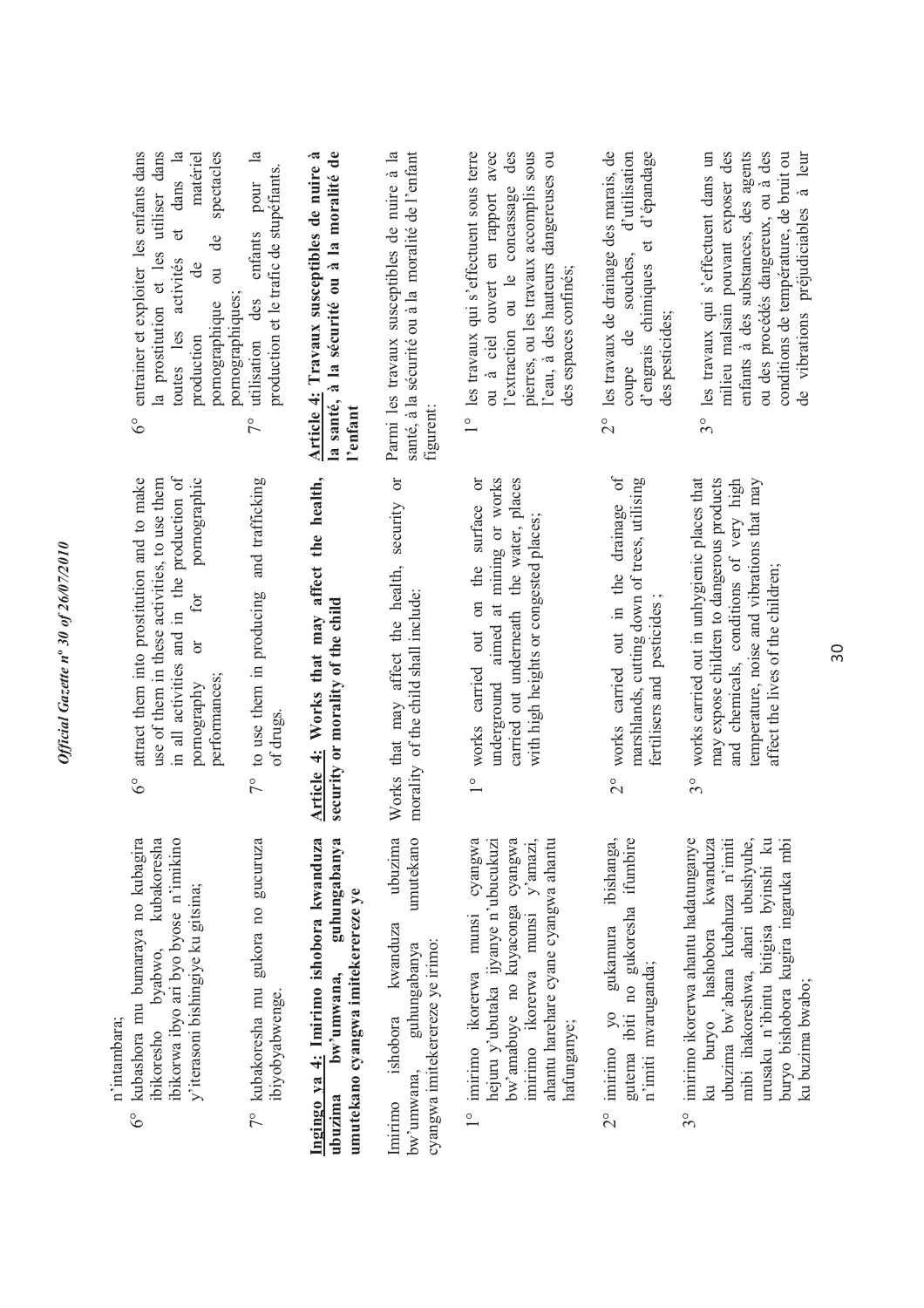| les travaux de démolition.<br>santé;<br>$\frac{1}{4}$ | aux<br>dangereux<br>Travaux<br>ທີ່<br>enfants<br><b>Article</b>           | enfants<br>aux<br>dangereux<br>comprennent notamment:<br>travaux<br>Les                   | 1° les travaux qui exposent les enfants à<br>$\overline{\mathrm{c}}$<br>physiques<br>psychologiques;<br>sévices<br>des | ou qui impliquent de<br>2° les travaux qui s'effectuent avec des<br>machines, du matériel ou des outils<br>porter de lourdes<br>$\overline{\mathrm{u}}$<br>dangereux<br>manipuler<br>charges; | à bord des<br>les travaux de la pêche,<br>bateaux;<br>$3^{\circ}$ | du cercle familial en vue d'un salaire<br>en dehors<br>ou d'un gain quelconque<br>les travaux domestiques<br>$\frac{1}{4}$                  | 5° les travaux de port ou de manutention<br>excédant leurs forces;                                          | pendant la nuit dans l'intervalle<br>s'étendant entre 8 heures du soir et 6<br>heures du matin en vue d'un salaire<br>6° les travaux de longues heures ou<br>ou d'un gain direct ou indirect;                                      | 7° les travaux de construction à la corde                      |
|-------------------------------------------------------|---------------------------------------------------------------------------|-------------------------------------------------------------------------------------------|------------------------------------------------------------------------------------------------------------------------|-----------------------------------------------------------------------------------------------------------------------------------------------------------------------------------------------|-------------------------------------------------------------------|---------------------------------------------------------------------------------------------------------------------------------------------|-------------------------------------------------------------------------------------------------------------|------------------------------------------------------------------------------------------------------------------------------------------------------------------------------------------------------------------------------------|----------------------------------------------------------------|
| works related to demolitions.<br>$\frac{6}{4}$        | Article 5: Works that may be dangerous to the<br>health of the child      | The works that may be dangerous to the health of<br>the child shall include among others: | works that may affect the child's health,<br>either physically or psychologically;<br>$\frac{1}{2}$                    | works that are carried out using machines<br>or other dangerous materials that may<br>affect the health of the child or that require<br>lifting or carrying heavy load;<br>$\frac{1}{2}$      | works related to fishing using boats;<br>$3^\circ$                | domestic works carried out of their family<br>circles for a salary or whatever gain;<br>$\frac{1}{4}$                                       | works that require children to carry loads<br>heavier than their physical<br>are<br>capacity;<br>that<br>S° | night between 8 p.m and 6 a.m for a<br>works carried out in long hours and at<br>salary or other direct or indirect wages;<br>$\delta^{\circ}$                                                                                     | 7° construction works carried out using ropes                  |
| 4° imirimo ijyanye no gusenya.                        | ubukana<br>ifite<br>$ya$ 5: Imirimo<br>bubi ku buzima bw'abana<br>Ingingo | Imirimo ifite ubukana bubi ku buzima<br>bw'abana irimo cyane cyane:                       | imiterere<br>imitekerereze<br>ihungabanya<br>w'abana,<br>$y'$ umubiri<br>imirimo<br>yabo;<br>$\frac{1}{2}$             | Imirimo ikoreshwa imashini n'ibindi<br>bubi ku buzima cyangwa isaba<br>bikoresho bishobora kugira ubukana<br>imitwaro<br>no kwikorera<br>iremereye;<br>guterura<br>$\frac{1}{2}$              | 3° imirimo y'uburobyi mu bwato;                                   | umushahara cyangwa inyungu iyo ari<br>imirimo y'abakozi bo mu rugo hanze<br>bahemberwa<br>yabo,<br>y'imiryango<br>yo yose;<br>$\frac{6}{4}$ | kwikorera<br>imitwaro irenze imbaraga zabo;<br>abana<br>imirimo isaba<br>$5^{\circ}$                        | menshi<br>cyangwa nijoro hagati ya saa mbiri za<br>Z <sub>3</sub><br>umushahara<br>cyangwa ibindi bihembo ibyo ari byo<br>saa kumi n'ebyiri<br>amasaha<br>bakorera<br>ikorwa<br>na<br>mugitondo,<br>imirimo<br>nijoro<br>$6^\circ$ | ikoreshwamo<br>y'ubwubatsi<br>imirimo<br>byose;<br>$7^{\circ}$ |

*Official Gazette n***º** *30 of 26/07/2010* 

Official Gazette nº 30 of 26/07/2010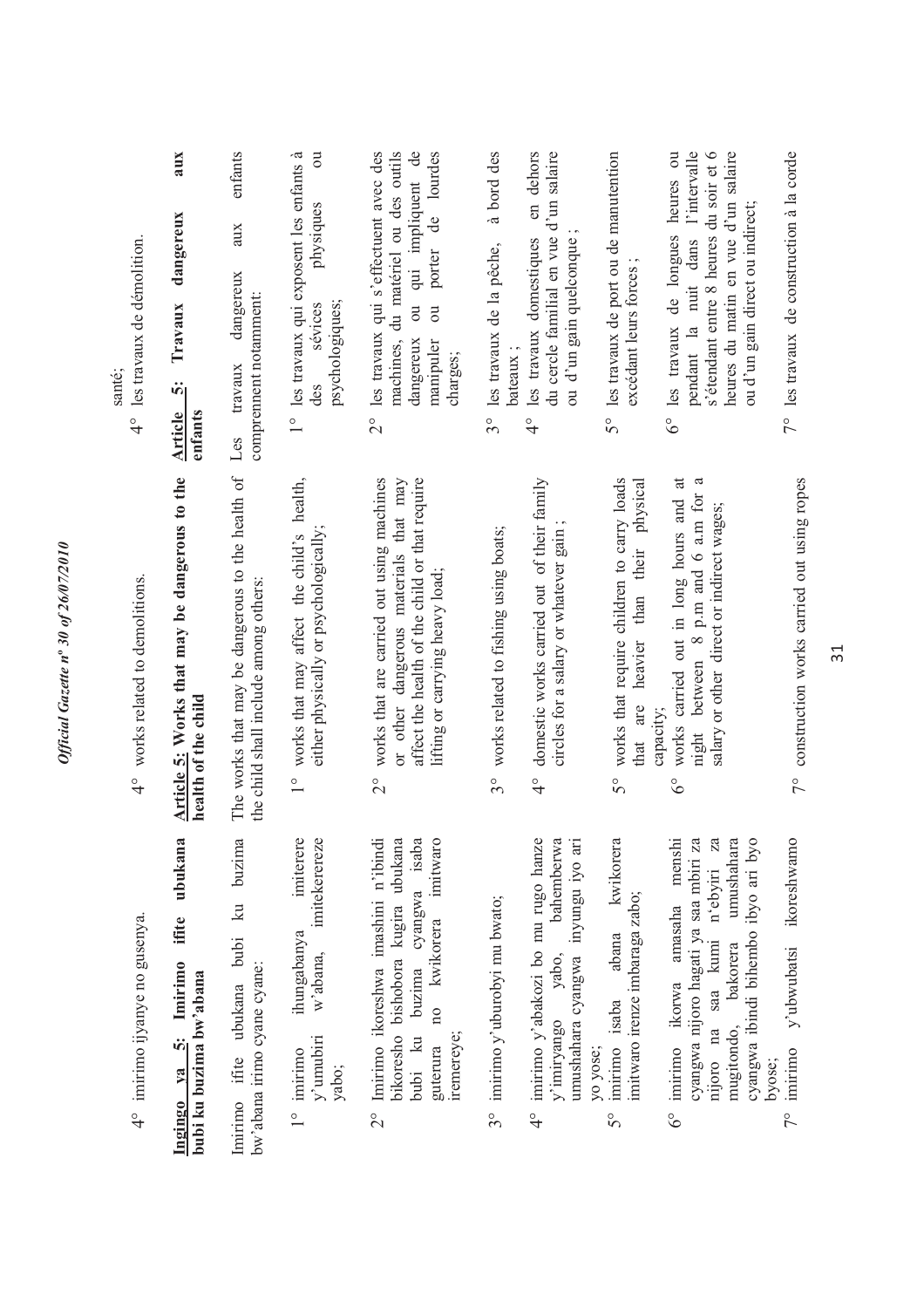*Official Gazette n***º** *30 of 26/07/2010*  Official Gazette nº 30 of 26/07/2010

> imigozi y'amapfundo imanitse, ibikwa imigozi y'amapfundo imanitse, ibikwa n'inzego;

- yo kubaka no gusenya, 8° imirimo yo kubaka no gusenya, imashini ziterura ibintu biremereye n'ibindi bikoresho byose byateza ziterura ibintu biremereye bikoresho byose byateza imashini imirimo n'ibindi ibyago;  $8^{\circ}$ 
	- imirimo yo gushyiraho no gukuraho<br>imashini zifasha gushyiraho imashini imashini zifasha gushyiraho imashini kure yazo kandi akorera ahantu 9° imirimo yo gushyiraho no gukuraho ziterura ibintu biremereye iyo zidashobora gukoreshwa n'umuntu uri zidashobora gukoreshwa n'umuntu uri kure yazo kandi akorera ahantu biremereye ibintu hafunze neza; hafunze neza; ziterura  $\circ$ 
		- 10° imirimo yo kuyobora imashini nini, imodoka ziterura imizigo n'izisiza 10° imirimo yo kuyobora imashini nini, imodoka ziterura imizigo n'izisiza ibibanza;
- gusukura imashini zaka, keretse iyo 11° imirimo yo gusura, kugenzura, gusukura imashini zaka, keretse iyo zifite uburyo bwo kurinda impanuka gusura, kugenzura, zifite uburyo bwo kurinda impanuka yaterwa n'ibice byizunguza; yaterwa n'ibice byizunguza; 11° imirimo yo
- 12° imirimo ikorerwa mu nzu zirimo 12° imirimo ikorerwa mu nzu zirimo imashini ziyatsa zikizimya n'ibindi byuma byometse ku bindi byikaraga iyo bidafite ibikingira ku buryo imashini ziyatsa zikizimya n'ibindi byuma byometse ku bindi byikaraga iyo bidafite ibikingira ku buryo bidashobora kugerwaho. bidashobora kugerwaho.

and other materials; and other materials;

- 8° construction and demolition works, heavy lifting machines and other dangerous 8° construction and demolition works, heavy lifting machines and other dangerous instruments; instruments ;
- 9° works of lifting or removing heavy products using lifting machines if they are not operated from far and in an enclosed products using lifting machines if they are not operated from far and in an enclosed 9° works of lifting or removing heavy area ;
- $10^{\circ}$  works that require driving heavy machines 10°works that require driving heavy machines and vehicles that lift loads and those that and vehicles that lift loads and those that used to level the ground; used to level the ground ;
- 11°works involving visiting, verifying servicing machines that are turned on except where those machines have protective parts to avoid contact with such protective parts to avoid contact with such 11° works involving visiting, verifying servicing machines that are turned on except where those machines have parts in motion; parts in motion ;
- 12°works carried out in places with machines that are turned on or off automatically and other annexed machines that do not have 2° works carried out in places with machines that are turned on or off automatically and other annexed machines that do not have guards to prevent free access. guards to prevent free access.

à nœuds, aux sellettes, nacelles suspendues, échafaudages volants, 8° les travaux de construction et de démolition, de manipulation des à nœuds, aux sellettes, nacelles les travaux de construction et de<br>démolition, de manipulation des échelles suspendues et plates-formes ; volants. échelles suspendues et plates-formes ; suspendues, échafaudages  $8^{\circ}$ 

engins de levage lourds et d'autres 9° travaux de levage ou de retrait des produits lourds en utilisant des machines de levage, s'ils ne sont pas manipulés de loin et dans un espace engins de levage lourds et d'autres travaux de levage ou de retrait des produits lourds en utilisant des machines de levage, s'ils ne sont pas manipulés de loin et dans un espace instruments dangereux; instruments dangereux;  $\circ$ 

clos;

- 10°les travaux de conduite des engins et des véhicules de manutention et de 10° les travaux de conduite des engins et des véhicules de manutention et de terrassement; terrassement ;
- 11° les travaux de visite, vérification, entretien sur des machines en mouvement à moins que ces machines soient équipées d'un dispositif spécial mettant à l'abri du contact avec les 11° les travaux de visite, vérification,  $\mathfrak{g}$ mouvement à moins que ces machines soient équipées d'un dispositif spécial mettant à l'abri du contact avec les des machines parties en mouvement; parties en mouvement ; entretien sur
- 12° les travaux accomplis dans des locaux où fonctionnent des machines dont les instruments de commande et de transmission ainsi que les pièces en saillie sur les parties en mouvement saillie sur les parties en mouvement ne sont pas munis de dispositifs 12° les travaux accomplis dans des locaux où fonctionnent des machines dont les instruments de commande et de transmission ainsi que les pièces en ne sont pas munis de dispositifs appropriés les rendant inaccessibles. appropriés les rendant inaccessibles.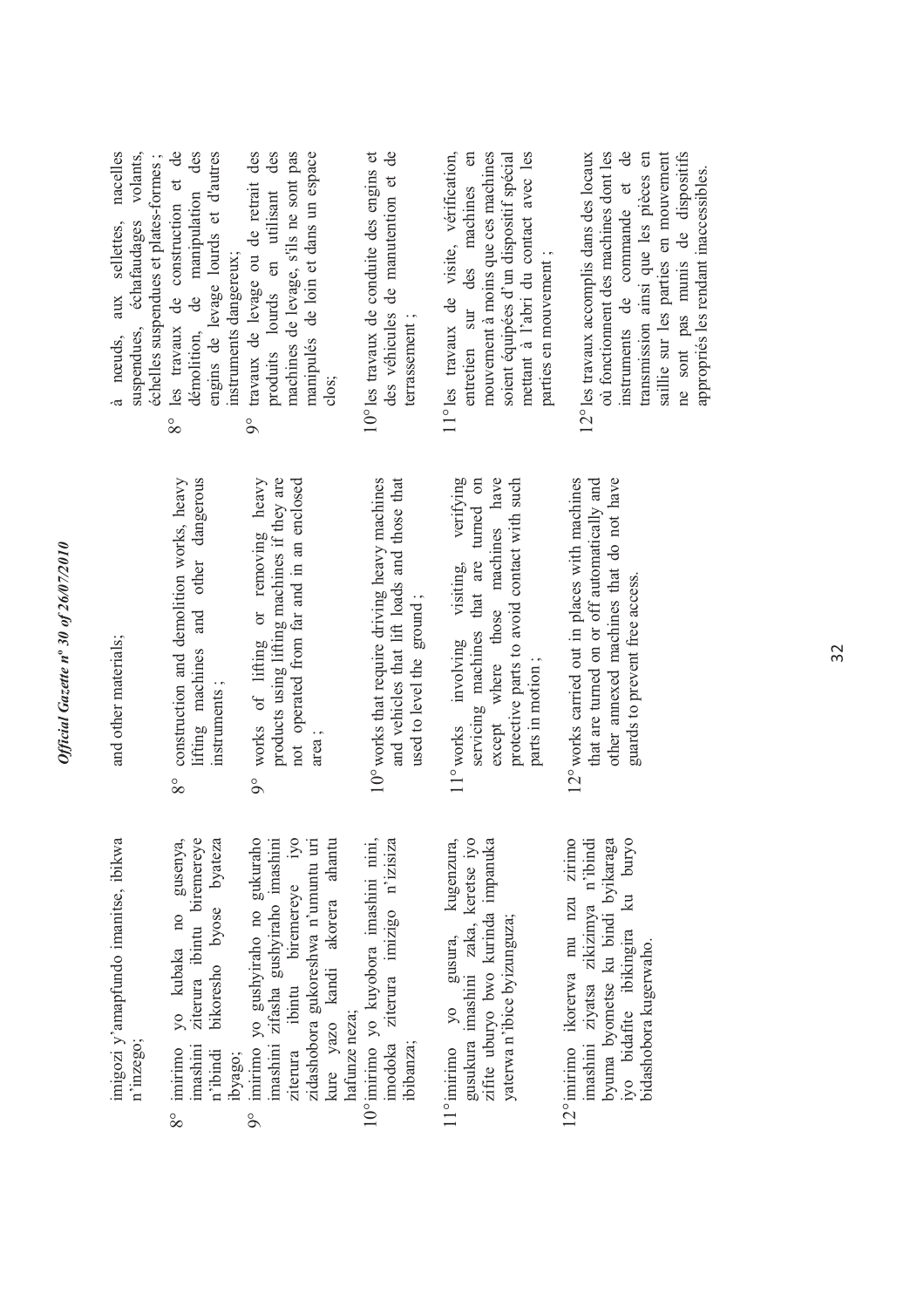| CATEGORIES<br>D'ENTREPRISES INTERDITES AUX<br>Ë<br><b>CHAPITRE</b><br><b>ENFANTS</b><br><b>FO</b> | industrielles<br><b>Entreprises</b><br>interdites aux enfants<br>$\ddot{\bullet}$<br><b>Article</b> | pires<br>Il est interdit d'employer les enfants dans les<br>des<br>entreprises suivantes effectuant<br>formes de travail aux enfants:         | ಕೆ<br>de<br>production<br>$\overline{5}$<br>spectacles pornographiques;<br>matériel pornographique<br>les entreprises de<br>$\frac{1}{1}$                 | les entreprises de confection, de vente<br>et de publicité tels que les écrits,<br>$\overline{\text{ou}}$<br>autres, contraires aux bonnes mœurs<br>imprimés, affiches, dessins, gravures,<br>et dont la vente, l'office, l'exposition,<br>l'affichage ou la distribution sont<br>peintures, emblèmes, images<br>pénalement sanctionnées;<br>$\frac{1}{2}$<br>sell, | 3° les entreprises de mines et carrières<br>tant publiques que privés;                                                        | des<br>animaux, de ménageries d'animaux<br>d'abattage<br>féroces ou venimeux;<br>entreprises<br>les<br>$\frac{1}{4}$                | 5° les entreprises de compression de gaz<br>dangereux; |
|---------------------------------------------------------------------------------------------------|-----------------------------------------------------------------------------------------------------|-----------------------------------------------------------------------------------------------------------------------------------------------|-----------------------------------------------------------------------------------------------------------------------------------------------------------|---------------------------------------------------------------------------------------------------------------------------------------------------------------------------------------------------------------------------------------------------------------------------------------------------------------------------------------------------------------------|-------------------------------------------------------------------------------------------------------------------------------|-------------------------------------------------------------------------------------------------------------------------------------|--------------------------------------------------------|
| INSTITUTIONS THAT ARE NOT ALLOWED<br>CATEGORIES<br>TO EMPLOY CHILDREN<br>Ë<br><b>CHAPTER</b>      | Article 6: Industrial institutions prohibited to<br>employ children                                 | It is prohibited to employ children in the following<br>institutions with works that are considered worst<br>forms of employment to children: | ponographic<br>materials or ponographic shows;<br>that produce<br>institutions<br>$\frac{1}{2}$                                                           | that contrary to the morality and which are<br>advertise draw, print different publications<br>punishable by Law in case of their sale,<br>exposed or distributed to the public;<br>manufacture,<br>that<br>institutions<br>$\frac{1}{2}$                                                                                                                           | mining and quarry institutions whether<br>public or private;<br>$3^{\circ}$                                                   | institutions that carry out slaughtering of<br>poisonous<br><b>Dr</b><br>dangerous<br>rear<br>animals,<br>animals;<br>$\frac{1}{4}$ | 5° institutions that manufacture toxic gases;          |
| UMUTWE WA III: IBYICIRO BY'IBIGO<br><b>BIBUJIJWE GUKORESHA ABANA</b>                              | Ingingo ya 6: Ibigo bibujijwe gukoresha<br>abana                                                    | bigo<br>bikurikira bikoresha imirimo ifatwa nk'aho ari<br>mu<br>abana<br>gukoresha<br>mibi ku bana:<br>Birabujijwe                            | ibitaramo<br>ibigo bikora ibikoresho by'ibiterasoni<br>y'umubiri<br>bikorerwamo<br>imyanya<br>w'umuntu;<br>byerekana<br>cyangwa<br>$\overline{1}^{\circ}$ | ukubiri n'umuco n'imyifatire bikwiye,<br>ibigo bikora ibikoresho binyuranyije<br>ibicuruza,<br>ibyamamaza inyandiko, ibishushanyo<br>amashusho, ibirango n'ibindi biciye<br>igihe<br>bigurishijwe, bimuritswe, bimanitswe<br>cyangwa bikwirakwijwe mu bantu;<br>n'amategeko<br>nk'ibikora,<br>bihanirwa<br>n'umuco<br>$\frac{1}{2}$                                 | ibigo bya Leta cyangwa by'abikorera<br>y'agaciro<br>amabuye<br>n'ay'ubwubatsi;<br>bicukura<br>$\overset{\circ}{\mathfrak{Z}}$ | ibigo bishinzwe kwica inyamaswa,<br>byorora inyamaswa z'inkazi cyangwa<br>zifite ubumara;<br>$\frac{1}{4}$                          | ibigo bikorerwamo imyuka ihumanya;<br>50               |

*Official Gazette n***º** *30 of 26/07/2010* 

Official Gazette nº 30 of 26/07/2010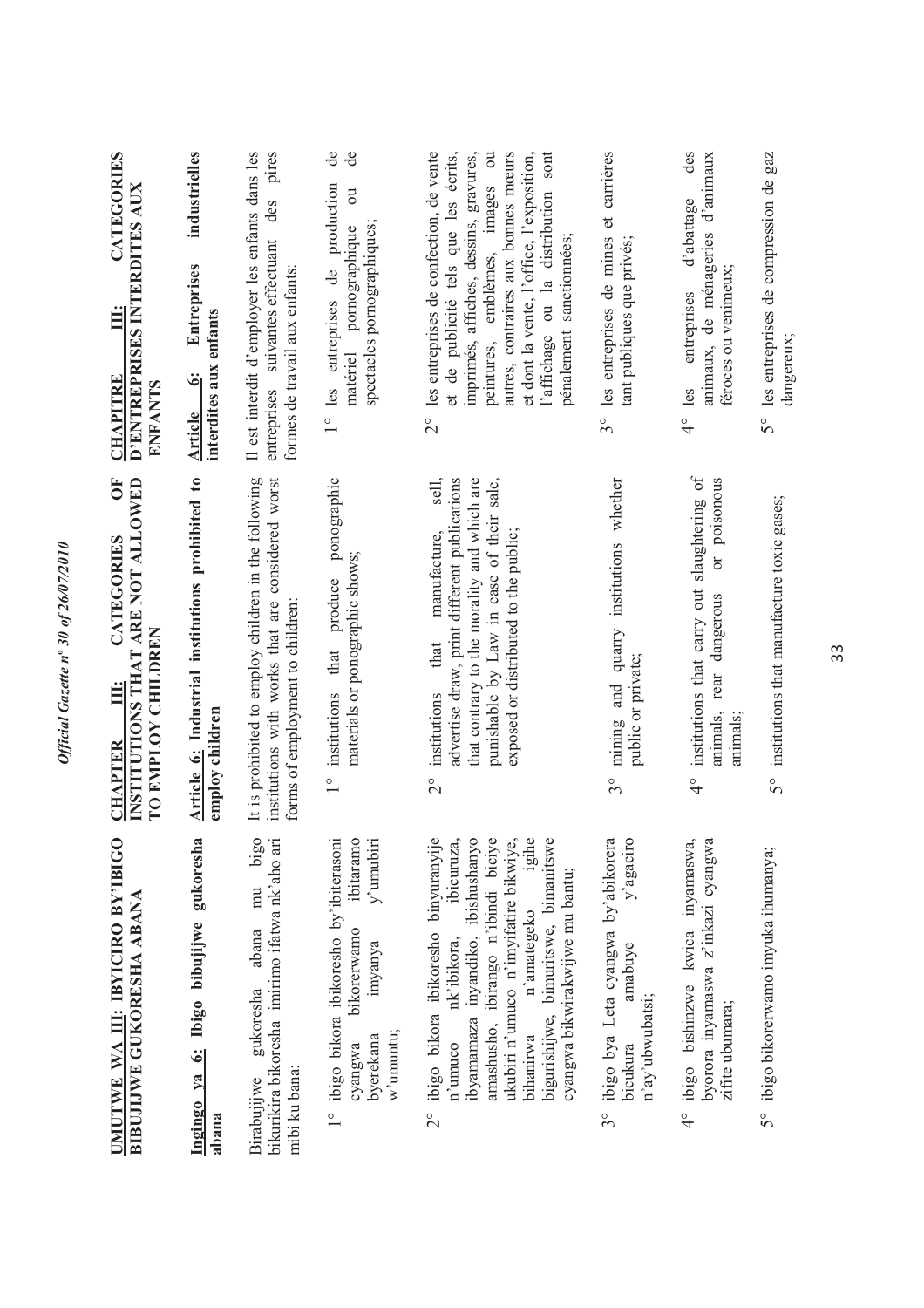| $\mathsf{de}$<br>les<br>6° les entreprises de production et<br>$\overline{a}$<br>organisations paramilitaires<br>militaires<br>trafic des stupéfiants;<br>camps<br>$7^\circ$ les<br>paramilitary | lesquelles<br>.ದ<br>cités<br>travaux<br>l'article 3 du présent arrêté.<br>dans<br>s'effectuent des<br>les entreprises<br>$8^{\circ}$ | effectuant des travaux dangereux à la santé<br>également interdit d'employer des<br>suivantes<br>dans des entreprises<br>des enfants:<br>enfants<br>Il est | 1° les entreprises de production et de<br>lesquelles<br>.ದ<br>des<br>cités<br>les entreprises de fabrication<br>les entreprises de construction;<br>vente des boissons alcoolisées;<br>travaux<br>l'article 4 du présent arrêté.<br>dans<br>briques et de tuiles;<br>s'effectuent des<br>les entreprises<br>$\frac{1}{2}$<br>$3^{\circ}$<br>$\frac{1}{4}$ | $\mathbf{D}$ E<br>PREVENTION DES PIRES FORMES DE<br>IV: MECANISMES<br>TRAVAIL DES ENFANTS<br><b>CHAPITRE</b>                                                | Article 7: Attestation de naissance | Tout employeur œuvrant dans l'une ou l'autre<br>des entreprises visées à l'article 6 du présent<br>arrêté doit demander au travailleur une<br>attestation de naissance avant l'établissement<br>d'un contrat de travail.<br>an |
|--------------------------------------------------------------------------------------------------------------------------------------------------------------------------------------------------|--------------------------------------------------------------------------------------------------------------------------------------|------------------------------------------------------------------------------------------------------------------------------------------------------------|-----------------------------------------------------------------------------------------------------------------------------------------------------------------------------------------------------------------------------------------------------------------------------------------------------------------------------------------------------------|-------------------------------------------------------------------------------------------------------------------------------------------------------------|-------------------------------------|--------------------------------------------------------------------------------------------------------------------------------------------------------------------------------------------------------------------------------|
| manufacture and traffic of drugs;<br>ör<br>camps<br>organisations;<br>military<br>$7^{\circ}$                                                                                                    | instituttions that carry out the works<br>stipulated in Article 3 of this Order;<br>$8^{\circ}$                                      | It is also prohibited to employ children in the<br>institutions with works that are<br>considered dangerous to the health of the children:<br>following    | institutions that produce and sell alcohollic<br>institutions that carry out the works<br>bricks and tiles manufacturing institutions;<br>mentioned in Article 4 of this Order<br>construction institutions;<br>drinks;<br>$\frac{1}{1}$<br>$3^{\circ}$<br>$\frac{6}{4}$<br>$\frac{1}{2}$                                                                 | <b>CHAPTER IV: PREVENTIVE MECHANISMS</b><br>FOR WORST FORMS OF CHILD LABOUR                                                                                 | <b>Article 7: Birth certificate</b> | Every employer in the institutions mentioned in<br>Article 6 of this Order shall request a birth<br>certificate from a worker before signing<br>employment contract with him/her.                                              |
| cyangwa<br>ibigo bya gisirikare<br>ibishamikiye ku gisirikare;<br>ibiyobyabwenge;<br>$7^\circ$ ibigo<br>$6^\circ$ ibigo                                                                          | ibigo bikorerwamo imirimo ivugwa mu<br>ngingo ya 3 y'iri teka.<br>$\infty$                                                           | Birabujijwe kandi gukoresha abana mu bigo<br>bikurikira bikoresha imirimo ifatwa nk'ifite<br>ubukana bubi ku buzima bw'abana:                              | ibigo byose bikorerwamo imirimo<br>bicuruza<br>ibigo bibumba amatafari n'amategura;<br>ivugwa mu ngingo ya 4 y'iri teka.<br>cyangwa<br>ibinyobwa bisindisha;<br>ibigo by'ubwubatsi;<br>ibigo bikora<br>$3^{\circ}$<br>$\frac{1}{4}$<br>$\overset{\circ}{\sim}$                                                                                            | <b>UBURYO</b><br><b>GUKUMIRA</b><br>IMIRIMO MIBI YAKORESHWA ABANA<br>$\ddot{\Sigma}$<br>$\overline{\text{min}}$<br>WA<br><b>BUKORESHWA</b><br><b>UMUTWE</b> | Ingingo ya 7: Icyemezo cy'amavuko   | Buri mukoresha wo mu bigo byavuzwe mu<br>ngingo ya 6 y'iri teka agomba gusaba umukozi<br>icyemezo cy'amavuko mbere yo kugirana na<br>we amasezerano y'umurimo.                                                                 |